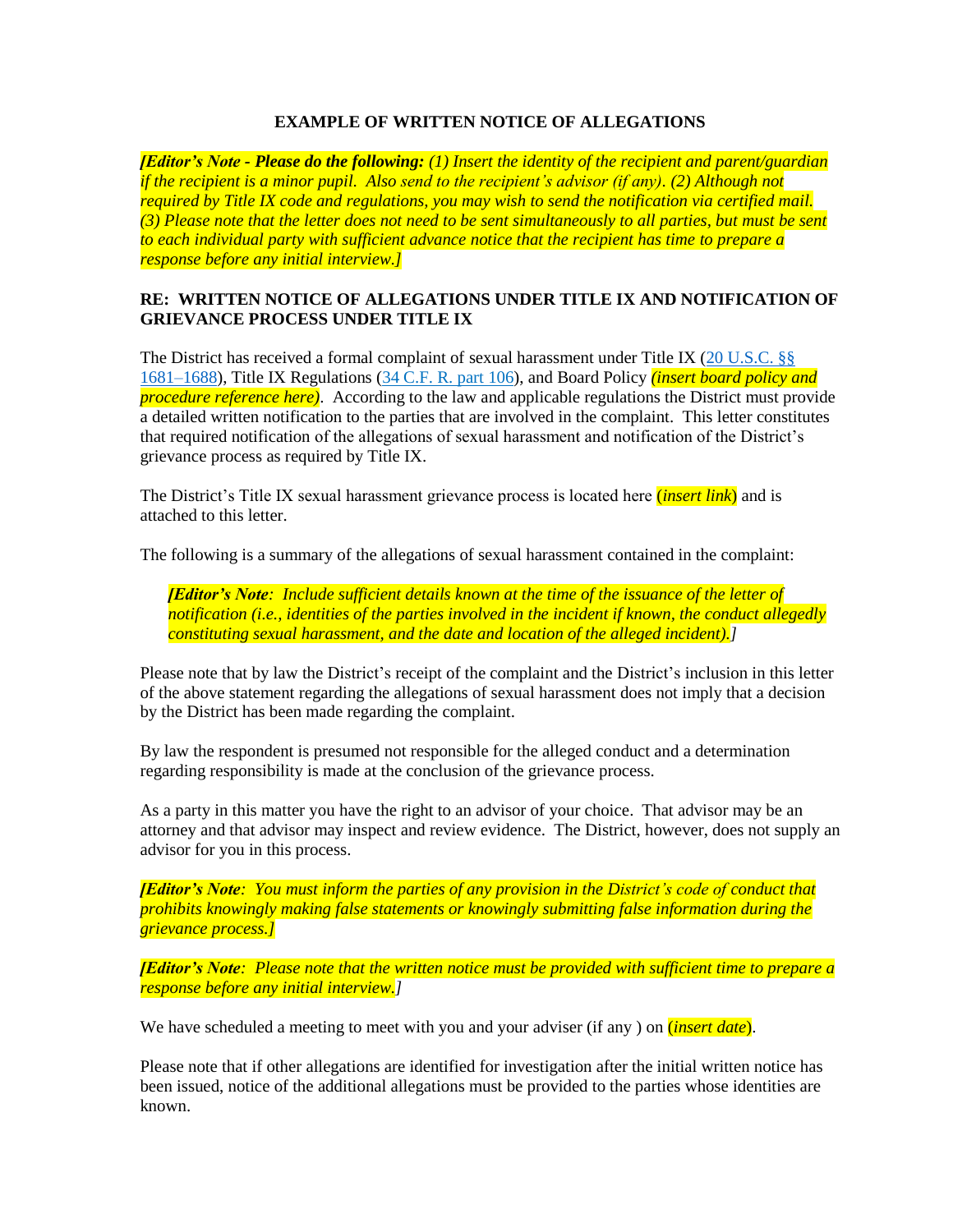Please note that all written notices, reports and other materials provided to parties throughout the Title IX grievance process for formal complaints are also provided to a party's advisor if any, and normally also to parents or guardians if any party is a minor.

My contact information is as follows:

*Insert Contact Information Here*

Please feel free to contact me with any questions or comments.

Sincerely,

*Insert name*